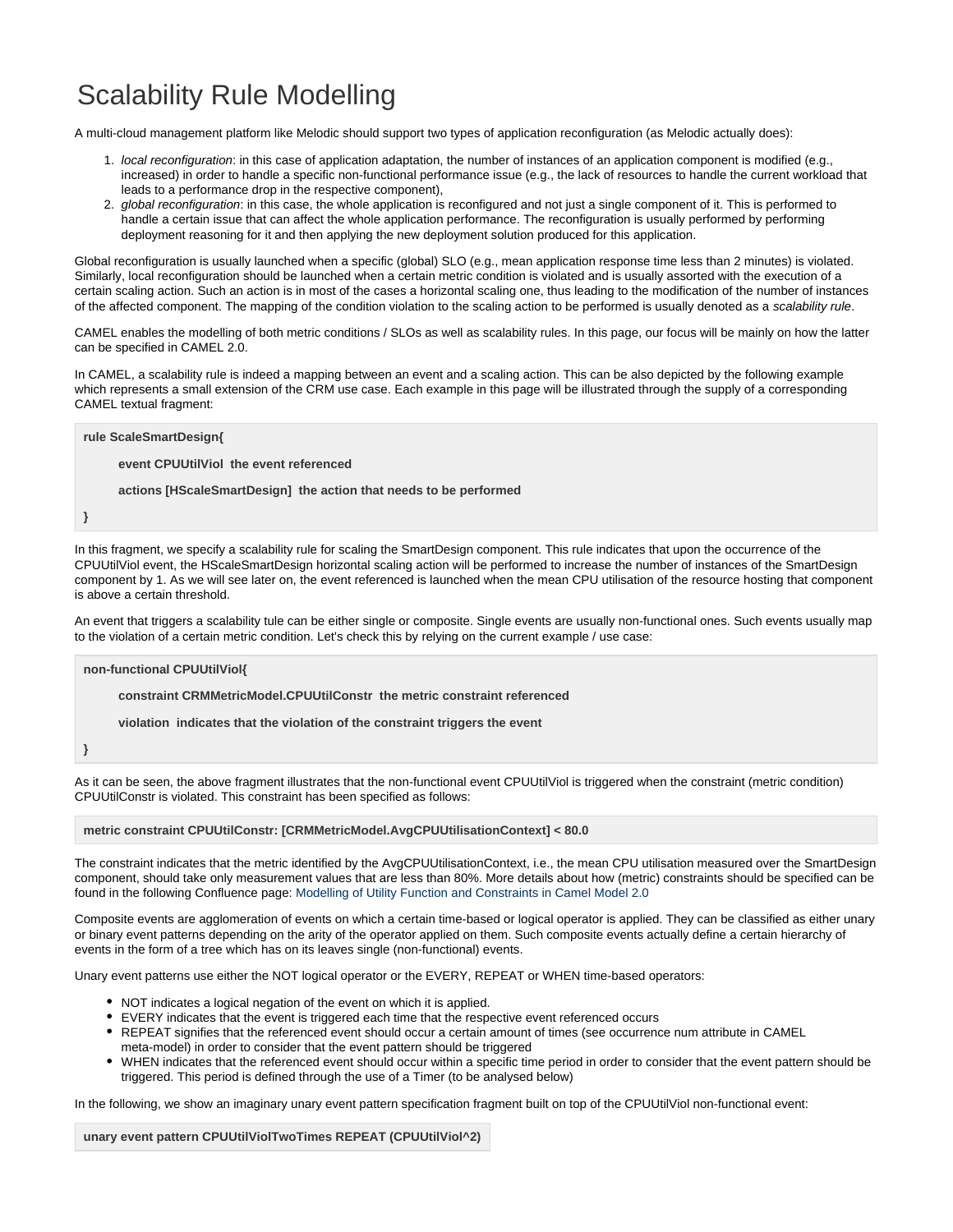Here we indicate that the unary event pattern, i.e., an event composition, will occur when the CPUUtilViol event happens two times. To be more particular, such an event pattern would occur when we see two times the mean CPU utilisation of the resource hosting the SmartDesign component within the period of 2 minutes (as each measurement of this metric is produced every 1 minute) to be more that 80%. For example, the first violation could be considered as coincidental while the second one would make us more certain that there is a need to scale the SmartDesign component.

Binary event patterns apply a time-based or logical operator on either two events or one event and a timer. In the latter case, the timer can be considered as a special event denoting the passing of a certain time period. The following logical operators can be used in such a pattern:

- AND: this denotes a logical conjunction of the two events referenced in the pattern. This indicates that both events need to occur to consider the binary event pattern triggered. Please note that we do not care about the order of the two events which can be arbitrary.
- OR: this denotes a logical disjunction of the two events. As such, we denote that at least one of the two events should occur in order to have the binary event pattern triggered.
- XOR: this denotes a logical XOR of the two events referenced. The respective semantics is that one of the two events should exclusively occur in order to have the binary event pattern triggered.

On the other hand, the following time-based binary operators are supported:

- PRECEDES: this denotes the sequential ordering of the two events referenced in order to have the binary event pattern triggered.
- REPEAT\_UNTIL: the operator enforces that the first event references should occur as many times as indicated in the respective range and to be followed with the second event referenced in order to have the binary event triggered. The range is denoted through the use of the lower and upper bounds.

In the following, we supply a certain complex example of how a whole event tree can be specified.This event tree is depicted in the following figure:

This event tree can be denoted by the following expression that utilises the respective operators needed: every(repeat until(precedes(repeat(A,3),B),1:2,C)). Please note that here A, B, C are single, non-functional events for which we have omitted their definition for brevity reasons. The following fragment denotes how such an event tree could be specified in CAMEL:

```
unary event pattern repeat_A REPEAT (A^3) repeat(A,3)
binary event pattern precedes_A_B{ precedes(repeat(A,3),B)
     operator PRECEDES
     left event repeat_A
     right event B
}
binary event pattern repeat_until_ABC{ repeat_until(precedes(repeat(A,3),B),1:2,C)
     operator REPEAT_UNTIL
     [1,2]
     left event precedes_A_B
     right event C
}
unary event pattern every_ABC EVERY (repeat_until_ABC) every(repeat_until(precedes(repeat(A,3),B),1:2,C))
```
As it can be seen, we attempt to construct in a bottom-up manner the respective event tree starting from the first intermediate nodes and going up the tree levels. The first event, repeat\_A maps to the "repeat(A,3)" part of the expression. The second event, precedes\_A\_B, builds on the first to produce the expression part "precedes(repeat(A,3),B)". The third event, repeat\_until\_ABC, builds on the second to apply the REPEAT\_UNTIL operator on that event and C and cover the expression part: "repeat\_until(precedes(repeat(A,3),B),1:2,C)". Finally, the last event (every\_ABC), the highest in the hierarchy, builds on the third to cover the whole expression. Please note that the event expression was splitted in this way as we are restrained to deal with binary and unary event patterns only. This is in contrast to metric formulas where now we can specify arbitrary expressions that can refer to other metrics and certain mathematical operators. Possibly, we could also move to this direction for the specification of events in the near future.

Timers can be considered as specialised events that might also play an assistive role in the formulation of event patterns. Three kinds of timers can be specified. The first two of them are those which play the assistive role, especially when unary event patterns are specified with the WHEN operator. The last one can be actually used to denote the special event that can replace a normal one in a binary event specification. Let's have a closer look to the kinds of these timers and their respective semantics.

- WITHIN: it imposes that the respective event should occur with a certain time period in order to consider the respective event pattern as satisfied.
- WITHIN\_MAX: has similar semantics with respect to WITHIN with the sole exception that the event pattern can be triggered only when the occurrence number of the respective event referenced does not go over a certain limit / bound.
- INTERVAL: it indicates a special time-based event which occurs when the respective time period encapsulated has been passed.